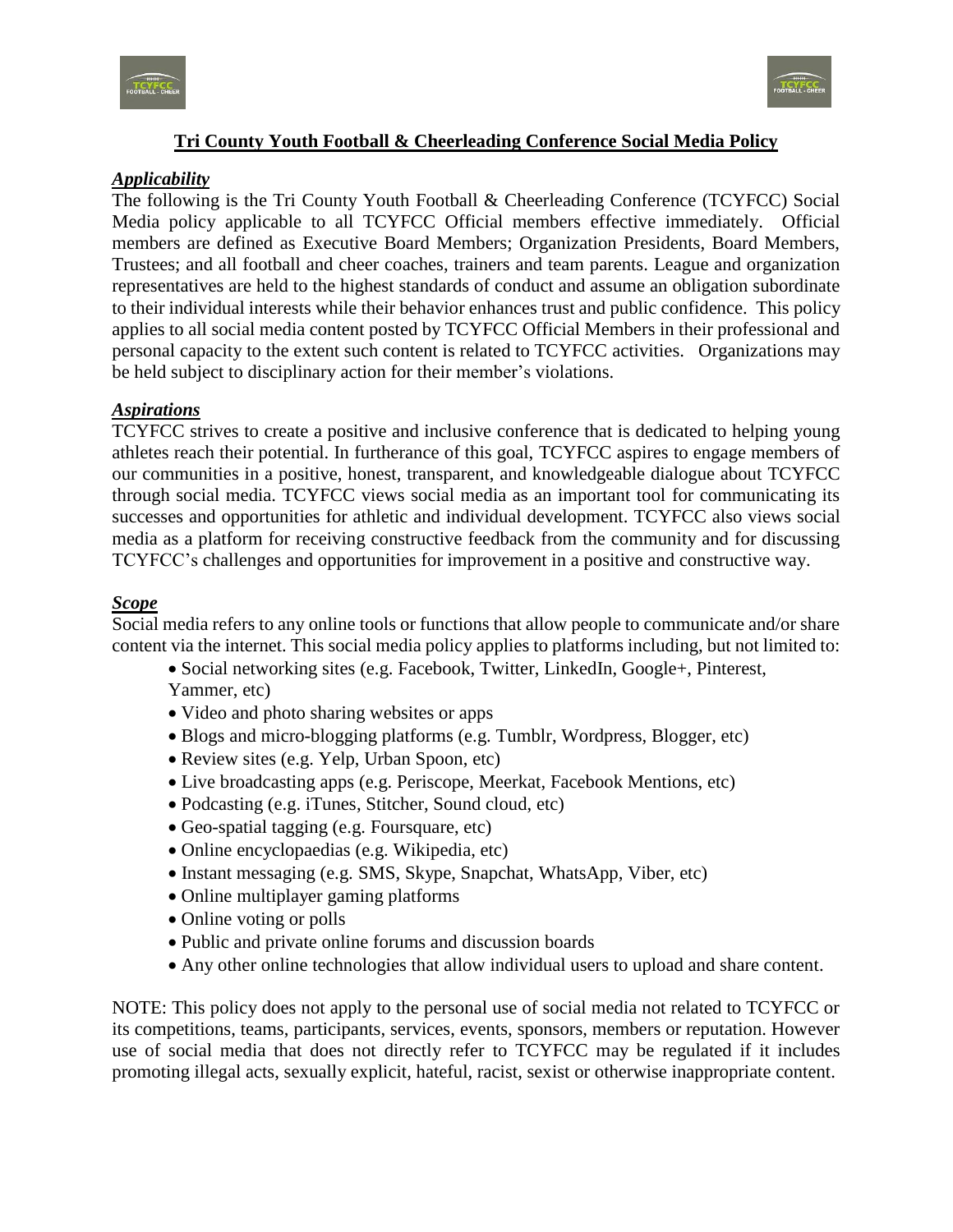TCYFCC has 4 official internet sites controlled and maintained by the Executive Board.

- The main website located at [https://www.tcyfcc.com](https://www.tcyfcc.com/)
- The Magic Site located at<http://tcyfcc.league-magic.com/default.asp>
- A Facebook page located at https://www.facebook.com/tcyfcc/
- A Facebook Forum located at<https://www.facebook.com/groups/398065087045411>

# *Guidelines*

Official Members must act in a respectful, courteous and sportsmanlike manner at all times toward other organizations and all TCYFCC members or participants. Social media will not be used to insult, harass, present offensive or inappropriate content or to misrepresent TCYFCC Organizations or any TCYFCC member or participant or the external football community. The Executive Board, by majority, will determine inappropriate content for corrective action.

All TCYFCC Official Members shall abide by the following guidelines when using social media:

- Be positive and respectful, and always take the high road. When disagreeing with others' opinions, remain appropriate and polite.
- Do not post content that would harm TCYFCC or damage TCYFCC's reputation.
- Use good judgment when posting since comments can create liability for TCYFCC.
- Personally identifiable information (information, such as a name and date of birth and/or a street address which, when taken together, can identify a particular individual) will not be disclosed in any manner on social networking sites of any member of TCYFCC.

When using any form of Social Media or internet sites, Official Members will:

- Respect the rights and confidentiality of others.
- Not impersonate or falsely represent another person.
- Not post or share offensive or threatening language or resort to personal abuse or attacks toward other members of the TCYFCC Community.
- Not post or share any material that incites violence or is illegal, harassing, hateful, abusive insulting, demeaning, intimidating, bullying, defamatory, profane, sexually explicit, indecent, misleading, defamatory or libelous, embarrassing to another member, discriminatory, racist, sexist or otherwise inappropriate.
- Not post or share content harmful to the reputation and standing of TCYFCC or members.
- Not use TCYFCC's name, motto, crest and/or logo in a way that would result in a negative impact for the organization, clubs and/or its members.
- Not use a TCYFCC Organization's name, motto, crest and/or logo in a way that would result in a negative impact for the organization, clubs and/or its members.
- Not post or share any content that is a breach of any state or federal law.
- Not post or share material that brings, or risks bringing TCYFCC, its affiliates, its sport, its officials, members or sponsors into disrepute.
- Not use the picture or likeness of a TCYFCC member in a negative or insulting manner.
- Not post or share any political posts on any TCYFCC site. Our sites are politics free.

# *Branding and intellectual property of TCYFCC*

Unless approved by the TCYFCC Executive Board, Official Members must not use any part or derivative of TCYFCC's name, logo, audio or image on personally created social media sites or in any social media posting without prior approval from TCYFCC. Official Members may not act as admins or moderators on any past, present, or future unauthorized web site or social media page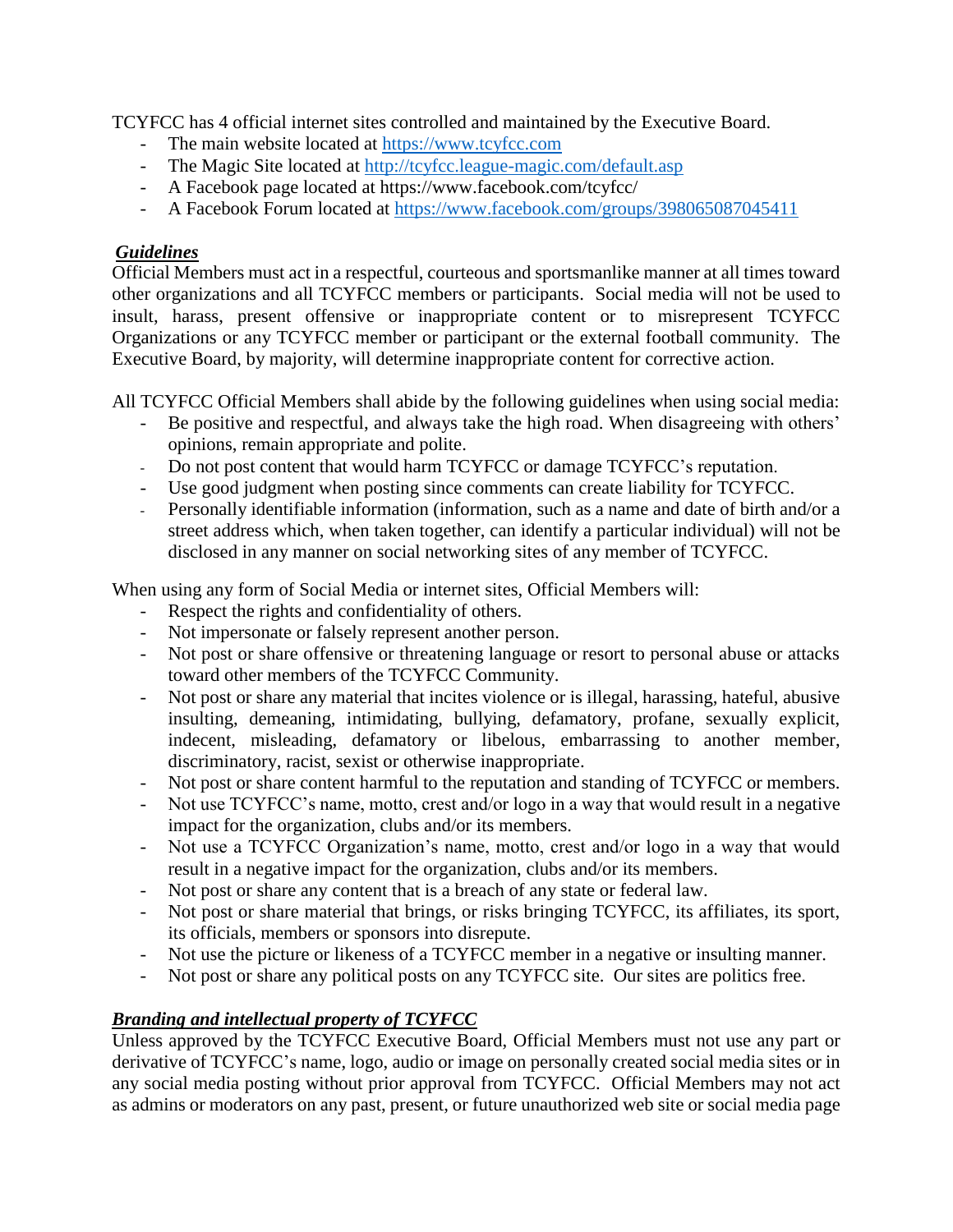using any part or derivative of the TCYFCC name, logo, or image without permission of the Executive Board.

Official Members will not surreptitiously or covertly record or livestream any closed TCYFCC meeting without permission regardless if the meeting is in a public or private setting. TCYFCC members have an expectation of privacy when acting on behalf of their organizations and each person that could possibly be video or audio recorded must grant written permission.

## *Violations of the Social Media Policy*

The TCYFCC Executive Board shall have the authority to enforce this Social Media Policy, define violations, and take immediate disciplinary action. The TCYFCC Executive Board or appointed individuals have the authority to remove inappropriate or offensive comments from TCYFCC sites and block any individual if it is the best interests of TCYFCC.

The failure of TCYFCC Official Members to adhere to this Social Media Policy on any social media or other site will be grounds for immediate disciplinary action as determined by a majority of the Executive Board. The Executive Board will consider the severity of the infraction and history of infractions and may use any of the below corrective actions at any time.

- Punitive Action 1: Verbal/Written Warning. Immediate suspension for participating or attending any TCYFCC activities until the Official Member is in compliance.
- Punitive Action 2: Written Warning and immediate one (1) week suspension from participating or attending any TCYFCC activities to include practice and games from the day the Official Member took corrective action and came into compliance.
- Punitive Action 3: Immediate indefinite suspension from attending or participating in any TCYFCC activities to include practice and games. The Executive Board will then refer the matter for investigation IAW Article XVI, Disciplinary Procedures, of the TCYFCC Bylaws. The member will remain suspended until the matter is resolved.

Any Official Member suspended is prohibited from attending or being on the premises of any TCYFCC activities, practices, or games until cleared to do so by the TCYFCC Executive Board. Attending means being present on the grounds or within 500 yards of the activity.

### *Enforcement*

An Executive Board designee will immediately notify an organization Trustee of the infraction and Punitive Action for enforcement. Failure of organizations to enforce this policy will have the following consequences.

- For a team level Organization Official, failure to enforce imposed Punitive Actions will result in a forfeiture of that team's next game or competition.
- For Organization Officials above a team level, failure to enforce imposed Punitive Actions will result in forfeiture of all of the organizations next scheduled games or competition.
- The deadline to determine if corrective action was taken is 6PM on the Thursday before the contest. If the member is still not in compliance forfeitures will be enforced.

Failure of an organization to enforce sanctions or suspensions also subjects the organization to sanctions and/or fines IAW Article XVI, Disciplinary Procedures, of the TCYFCC Bylaws.